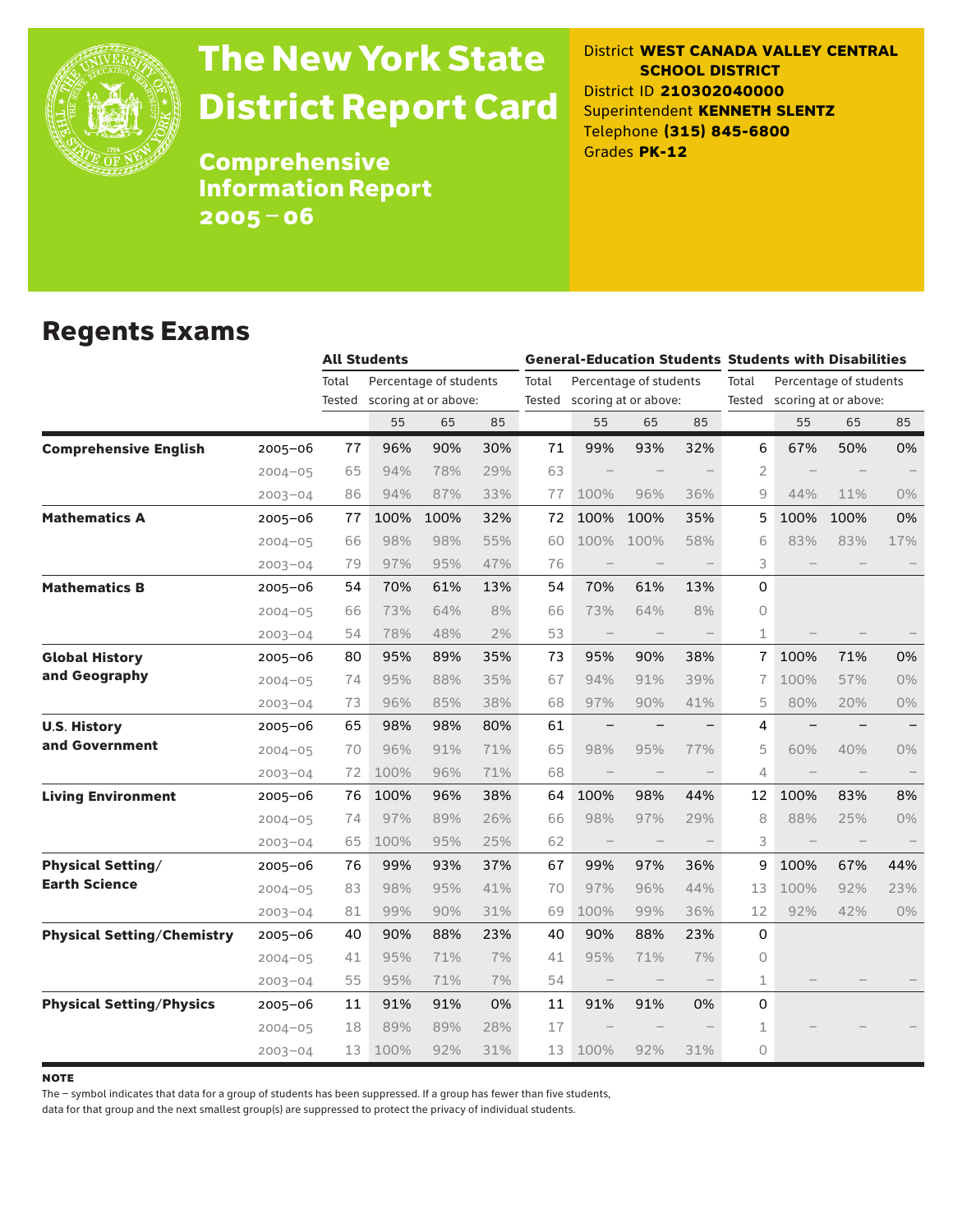### Regents Exams

|                              |             |                 | <b>All Students</b> |                                                |     |                 | <b>General-Education Students Students with Disabilities</b> |                                                |     |           |                                                       |    |    |  |
|------------------------------|-------------|-----------------|---------------------|------------------------------------------------|-----|-----------------|--------------------------------------------------------------|------------------------------------------------|-----|-----------|-------------------------------------------------------|----|----|--|
|                              |             | Total<br>Tested |                     | Percentage of students<br>scoring at or above: |     | Total<br>Tested |                                                              | Percentage of students<br>scoring at or above: |     | Total     | Percentage of students<br>Tested scoring at or above: |    |    |  |
|                              |             |                 | 55                  | 65                                             | 85  |                 | 55                                                           | 65                                             | 85  |           | 55                                                    | 65 | 85 |  |
| <b>Comprehensive French</b>  | $2005 - 06$ | 20              | 95%                 | 90%                                            | 10% | 20              | 95%                                                          | 90%                                            | 10% | 0         |                                                       |    |    |  |
|                              | $2004 - 05$ | 37              | 100%                | 100%                                           | 62% | 37              | 100%                                                         | 100%                                           | 62% | $\circ$   |                                                       |    |    |  |
|                              | $2003 - 04$ | 49              | 100%                | 100%                                           | 61% | 49              | 100%                                                         | 100%                                           | 61% | $\circ$   |                                                       |    |    |  |
| <b>Comprehensive German</b>  | $2005 - 06$ | $\mathbf 0$     |                     |                                                |     | 0               |                                                              |                                                |     | 0         |                                                       |    |    |  |
|                              | $2004 - 05$ | 0               |                     |                                                |     | 0               |                                                              |                                                |     | 0         |                                                       |    |    |  |
|                              | $2003 - 04$ | 0               |                     |                                                |     | 0               |                                                              |                                                |     | $\circ$   |                                                       |    |    |  |
| <b>Comprehensive Hebrew</b>  | $2005 - 06$ | 0               |                     |                                                |     | 0               |                                                              |                                                |     | 0         |                                                       |    |    |  |
|                              | $2004 - 05$ | 0               |                     |                                                |     | 0               |                                                              |                                                |     | 0         |                                                       |    |    |  |
|                              | $2003 - 04$ | 0               |                     |                                                |     | 0               |                                                              |                                                |     | 0         |                                                       |    |    |  |
| <b>Comprehensive Italian</b> | $2005 - 06$ | 0               |                     |                                                |     | 0               |                                                              |                                                |     | 0         |                                                       |    |    |  |
|                              | $2004 - 05$ | 0               |                     |                                                |     | 0               |                                                              |                                                |     | 0         |                                                       |    |    |  |
|                              | $2003 - 04$ | 0               |                     |                                                |     | 0               |                                                              |                                                |     | 0         |                                                       |    |    |  |
| <b>Comprehensive Latin</b>   | $2005 - 06$ | 0               |                     |                                                |     | 0               |                                                              |                                                |     | 0         |                                                       |    |    |  |
|                              | $2004 - 05$ | $\circ$         |                     |                                                |     | 0               |                                                              |                                                |     | $\bigcap$ |                                                       |    |    |  |
|                              | $2003 - 04$ | $\circ$         |                     |                                                |     | 0               |                                                              |                                                |     | $\circ$   |                                                       |    |    |  |
| <b>Comprehensive Spanish</b> | $2005 - 06$ | 0               |                     |                                                |     | 0               |                                                              |                                                |     | 0         |                                                       |    |    |  |
|                              | $2004 - 05$ | $\circ$         |                     |                                                |     | 0               |                                                              |                                                |     | O         |                                                       |    |    |  |
|                              | $2003 - 04$ | $\circ$         |                     |                                                |     | 0               |                                                              |                                                |     | 0         |                                                       |    |    |  |

#### **NOTE**

The – symbol indicates that data for a group of students has been suppressed. If a group has fewer than five students,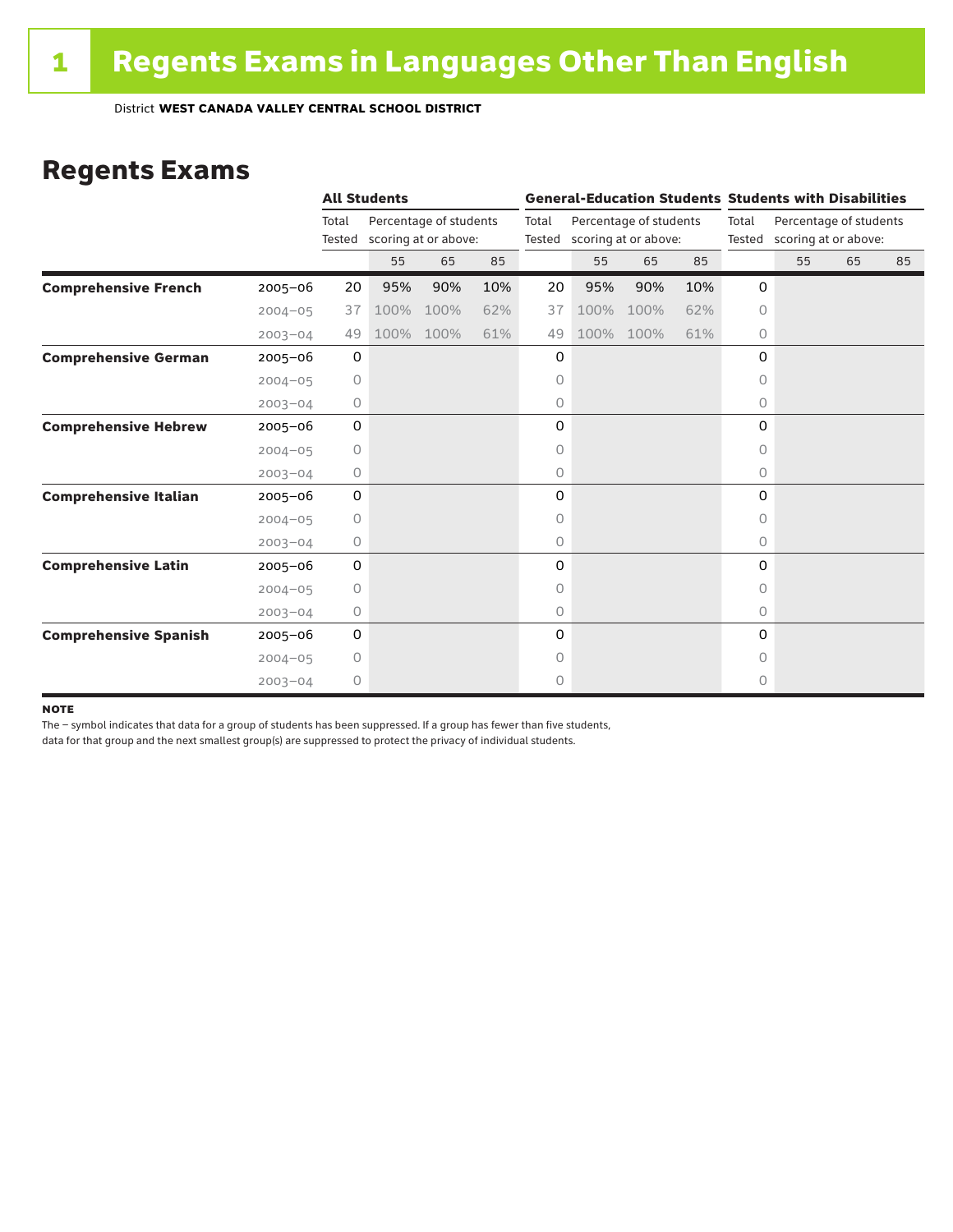# Regents Competency Tests

|                       |             | <b>All Students</b> |                        |                     |                        | <b>General-Education Students Students with Disabilities</b> |                        |  |
|-----------------------|-------------|---------------------|------------------------|---------------------|------------------------|--------------------------------------------------------------|------------------------|--|
|                       |             | <b>Total Tested</b> | <b>Percent Passing</b> | <b>Total Tested</b> | <b>Percent Passing</b> | <b>Total Tested</b>                                          | <b>Percent Passing</b> |  |
| <b>Mathematics</b>    | 2005-06     | 16                  | 81%                    | 0                   |                        | 16                                                           | 81%                    |  |
|                       | $2004 - 05$ | 18                  | 44%                    | $\mathbf{1}$        |                        | 17                                                           |                        |  |
|                       | $2003 - 04$ | 19                  | 58%                    | 0                   |                        | 19                                                           | 58%                    |  |
| <b>Science</b>        | 2005-06     | 0                   |                        | 0                   |                        | 0                                                            |                        |  |
|                       | $2004 - 05$ | 0                   |                        | 0                   |                        | 0                                                            |                        |  |
|                       | $2003 - 04$ | 1                   |                        | 0                   |                        | 1                                                            |                        |  |
| <b>Reading</b>        | $2005 - 06$ | 14                  | 71%                    | $\overline{2}$      | —                      | 12                                                           |                        |  |
|                       | $2004 - 05$ | 8                   | 50%                    | 2                   |                        | 6                                                            |                        |  |
|                       | $2003 - 04$ | 4                   |                        | 1                   | $\qquad \qquad -$      | 3                                                            |                        |  |
| <b>Writing</b>        | 2005-06     | $\Omega$            |                        | 0                   |                        | 0                                                            |                        |  |
|                       | $2004 - 05$ | 8                   | 88%                    | 2                   |                        | 6                                                            |                        |  |
|                       | $2003 - 04$ | 4                   |                        | 1                   | $\qquad \qquad -$      | 3                                                            |                        |  |
| <b>Global Studies</b> | 2005-06     | $\mathbf{1}$        |                        | 1                   |                        | 0                                                            |                        |  |
|                       | $2004 - 05$ | 0                   |                        | 0                   |                        | 0                                                            |                        |  |
|                       | $2003 - 04$ | 1                   |                        | 0                   |                        | 1                                                            |                        |  |
| <b>U.S. History</b>   | 2005-06     | 0                   |                        | 0                   |                        | $\mathbf 0$                                                  |                        |  |
| and Government        | $2004 - 05$ | $\overline{2}$      |                        |                     |                        |                                                              |                        |  |
|                       | $2003 - 04$ | 0                   |                        | 0                   |                        | 0                                                            |                        |  |

#### **NOTE**

The – symbol indicates that data for a group of students has been suppressed. If a group has fewer than five students,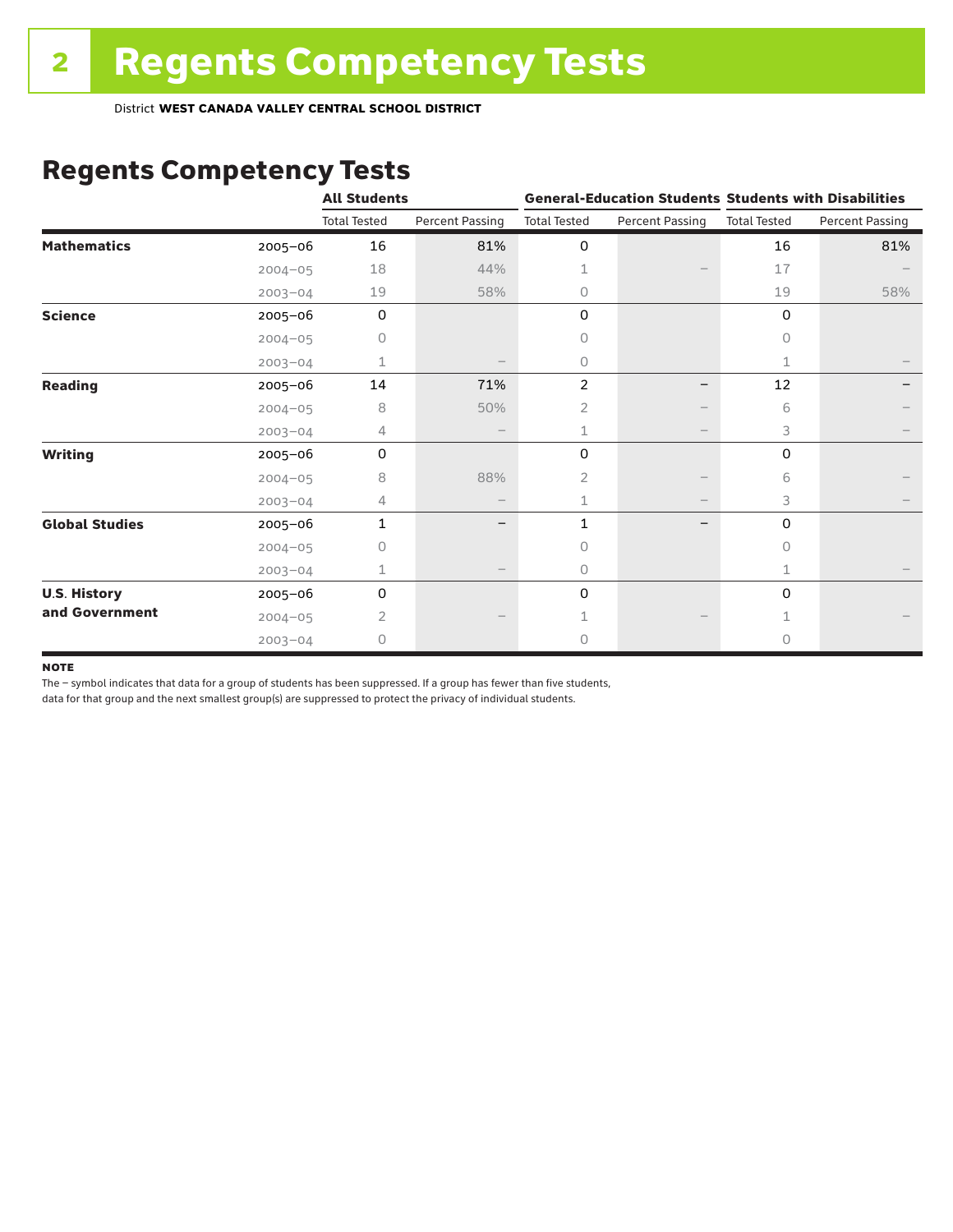## Second Language Proficiency Examinations

|                |             | <b>All Students</b> |                  | <b>General-Education Students Students with Disabilities</b> |                  |                     |                  |  |
|----------------|-------------|---------------------|------------------|--------------------------------------------------------------|------------------|---------------------|------------------|--|
|                |             | <b>Total Tested</b> | Percent Passing: | <b>Total Tested</b>                                          | Percent Passing: | <b>Total Tested</b> | Percent Passing: |  |
| <b>French</b>  | $2005 - 06$ | 78                  | 99%              | 76                                                           |                  | $\overline{2}$      |                  |  |
|                | $2004 - 05$ | 77                  | 99%              | 77                                                           | 99%              | 0                   |                  |  |
|                | $2003 - 04$ | 69                  | 96%              | 67                                                           |                  | $\overline{2}$      |                  |  |
| German         | 2005-06     | 0                   |                  | 0                                                            |                  | 0                   |                  |  |
|                | $2004 - 05$ | 0                   |                  | 0                                                            |                  | 0                   |                  |  |
|                | $2003 - 04$ | 0                   |                  | 0                                                            |                  | 0                   |                  |  |
| <b>Italian</b> | 2005-06     | 0                   |                  | 0                                                            |                  | 0                   |                  |  |
|                | $2004 - 05$ | 0                   |                  | Ω                                                            |                  |                     |                  |  |
|                | $2003 - 04$ | 0                   |                  | 0                                                            |                  | 0                   |                  |  |
| Latin          | 2005-06     | 0                   |                  | 0                                                            |                  | 0                   |                  |  |
|                | $2004 - 05$ | 0                   |                  | Ω                                                            |                  |                     |                  |  |
|                | $2003 - 04$ | 0                   |                  | 0                                                            |                  | 0                   |                  |  |
| <b>Spanish</b> | 2005-06     | 0                   |                  | 0                                                            |                  | 0                   |                  |  |
|                | $2004 - 05$ | 0                   |                  | 0                                                            |                  | n                   |                  |  |
|                | $2003 - 04$ | 0                   |                  | Ω                                                            |                  | Ω                   |                  |  |

#### **NOTE**

The – symbol indicates that data for a group of students has been suppressed. If a group has fewer than five students,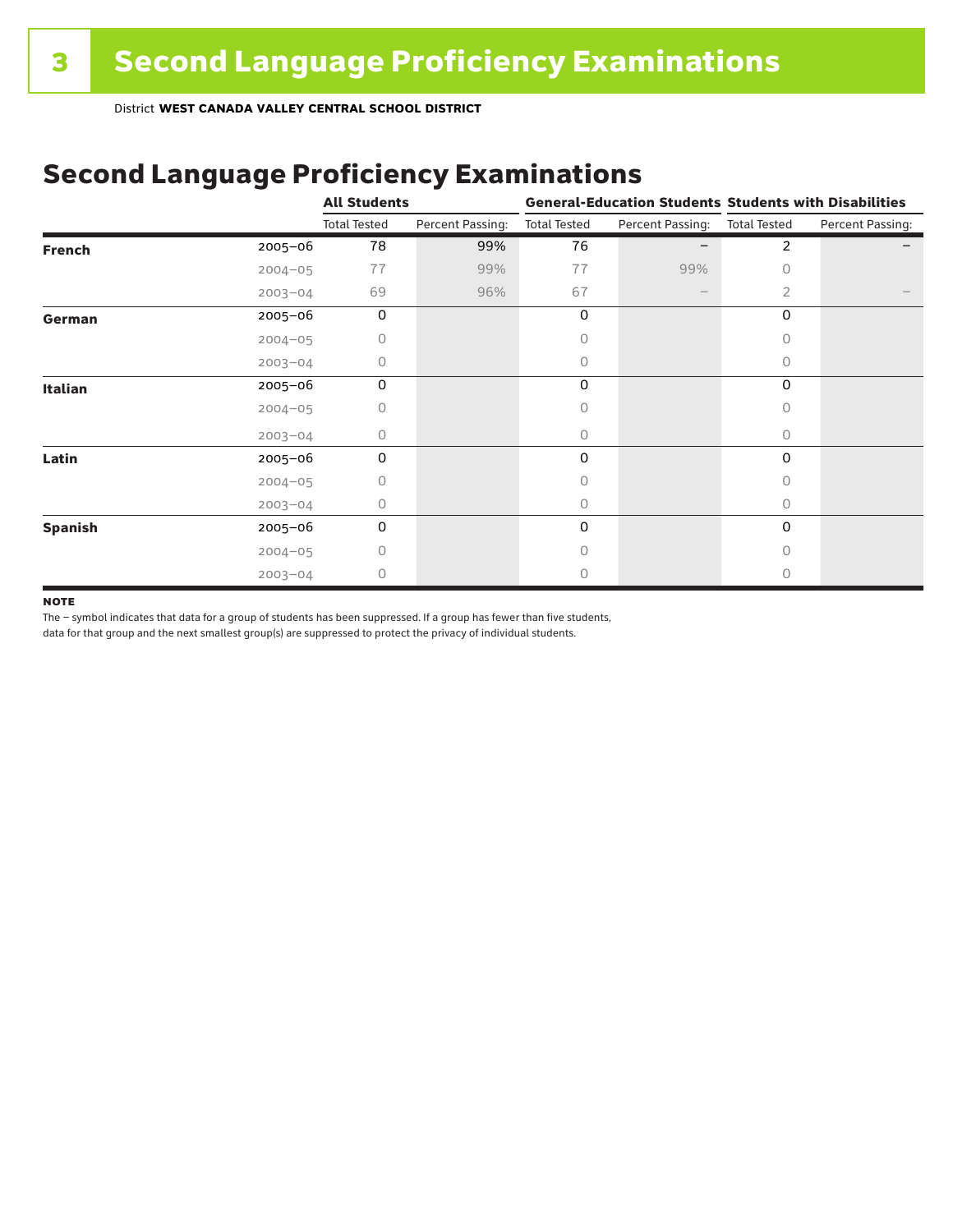### New York State English as a Second Language Achievement Test (NYSESLAT)

|                  |             |                | <b>All Students</b>               |                             |                          | <b>General-Education Students</b> |                                      |                                   |                     | <b>Students with Disabilities</b> |                          |                                      |                                   |  |                     |  |       |
|------------------|-------------|----------------|-----------------------------------|-----------------------------|--------------------------|-----------------------------------|--------------------------------------|-----------------------------------|---------------------|-----------------------------------|--------------------------|--------------------------------------|-----------------------------------|--|---------------------|--|-------|
|                  |             | Total          |                                   | Percent of students scoring |                          |                                   | Percent of students scoring<br>Total |                                   |                     |                                   |                          | Percent of students scoring<br>Total |                                   |  |                     |  |       |
|                  |             |                | Tested in each performance level: |                             |                          |                                   |                                      | Tested in each performance level: |                     |                                   |                          |                                      | Tested in each performance level: |  |                     |  |       |
|                  |             |                |                                   | Begin. Interm. Adv.         |                          | Prof.                             |                                      |                                   | Begin. Interm. Adv. |                                   | Prof.                    |                                      |                                   |  | Begin. Interm. Adv. |  | Prof. |
| <b>Listening</b> | $2005 - 06$ | 4              |                                   |                             |                          | -                                 | 4                                    |                                   |                     |                                   |                          | 0                                    |                                   |  |                     |  |       |
| and Speaking     | $2004 - 05$ | 4              |                                   |                             |                          |                                   | 4                                    |                                   |                     |                                   |                          | 0                                    |                                   |  |                     |  |       |
| $(Grades K-1)$   | $2003 - 04$ | 6              | $0\%$                             | 50%                         | 33%                      | 17%                               | 6                                    | 0%                                | 50%                 | 33%                               | 17%                      | 0                                    |                                   |  |                     |  |       |
| <b>Reading</b>   | $2005 - 06$ | 4              |                                   |                             |                          | $\overline{\phantom{0}}$          | 4                                    |                                   |                     |                                   |                          | 0                                    |                                   |  |                     |  |       |
| and Writing      | $2004 - 05$ | 4              |                                   |                             |                          |                                   | 4                                    |                                   |                     |                                   |                          | 0                                    |                                   |  |                     |  |       |
| $(Grades K-1)$   | $2003 - 04$ | 6              | 17%                               | 33%                         | 50%                      | 0%                                | 6                                    | 17%                               | 33%                 | 50%                               | 0%                       | $\bigcirc$                           |                                   |  |                     |  |       |
| <b>Listening</b> | $2005 - 06$ | 6              | 0%                                | 0%                          | 50%                      | 50%                               | 6                                    | 0%                                | 0%                  | 50%                               | 50%                      | 0                                    |                                   |  |                     |  |       |
| and Speaking     | $2004 - 05$ | 5              | $0\%$                             |                             | 0% 100%                  | 0%                                | 5                                    | 0%                                | 0%                  | 100%                              | $0\%$                    | $\circledcirc$                       |                                   |  |                     |  |       |
| (Grades $2-4$ )  | $2003 - 04$ | 3              | $\overline{\phantom{m}}$          |                             |                          | $\qquad \qquad -$                 | 3                                    | $\qquad \qquad -$                 |                     |                                   |                          | $\bigcirc$                           |                                   |  |                     |  |       |
| <b>Reading</b>   | $2005 - 06$ | 6              | 0%                                | 33%                         | 33%                      | 33%                               | 6                                    | 0%                                | 33%                 | 33%                               | 33%                      | 0                                    |                                   |  |                     |  |       |
| and Writing      | $2004 - 05$ | 5              | 0%                                | 20%                         | 80%                      | $0\%$                             | 5                                    | 0%                                | 20%                 | 80%                               | $0\%$                    | 0                                    |                                   |  |                     |  |       |
| $(Grades 2-4)$   | $2003 - 04$ | 3              | -                                 |                             | $\qquad \qquad$          | $\qquad \qquad -$                 | 3                                    |                                   |                     | $\qquad \qquad$                   | $\overline{\phantom{0}}$ | 0                                    |                                   |  |                     |  |       |
| Listening        | $2005 - 06$ | 3              |                                   |                             |                          | $-$                               | 3                                    |                                   |                     |                                   | $\overline{\phantom{0}}$ | 0                                    |                                   |  |                     |  |       |
| and Speaking     | $2004 - 05$ | 2              |                                   |                             |                          | $\overline{\phantom{0}}$          | $\overline{2}$                       |                                   |                     |                                   | $\overline{\phantom{0}}$ | 0                                    |                                   |  |                     |  |       |
| $(Grades 5-6)$   | $2003 - 04$ | 1              |                                   |                             |                          |                                   | 1                                    |                                   |                     |                                   | $\overline{\phantom{0}}$ | $\bigcirc$                           |                                   |  |                     |  |       |
| <b>Reading</b>   | $2005 - 06$ | 3              | ÷,                                |                             | -                        | $\qquad \qquad -$                 | 3                                    |                                   |                     |                                   | $\overline{\phantom{0}}$ | 0                                    |                                   |  |                     |  |       |
| and Writing      | $2004 - 05$ | $\overline{2}$ |                                   |                             |                          |                                   | $\overline{c}$                       |                                   |                     |                                   | $\qquad \qquad -$        | $\circ$                              |                                   |  |                     |  |       |
| $(Grades 5-6)$   | $2003 - 04$ | 1              | -                                 |                             |                          | $\qquad \qquad -$                 | $\mathbbm{1}$                        | $\qquad \qquad -$                 |                     | $\overline{\phantom{0}}$          | $\qquad \qquad -$        | 0                                    |                                   |  |                     |  |       |
| <b>Listening</b> | $2005 - 06$ | 1              |                                   |                             |                          | $\qquad \qquad -$                 | $\mathbf{1}$                         |                                   |                     |                                   | $\overline{\phantom{0}}$ | 0                                    |                                   |  |                     |  |       |
| and Speaking     | $2004 - 05$ | 2              |                                   |                             |                          | $-$                               | 2                                    |                                   |                     |                                   | $\overline{\phantom{0}}$ | $\circ$                              |                                   |  |                     |  |       |
| $(Grades 7-8)$   | $2003 - 04$ | 3              | -                                 |                             | $\qquad \qquad$          | $\qquad \qquad -$                 | 3                                    | $\qquad \qquad -$                 |                     | -                                 | $\qquad \qquad -$        | 0                                    |                                   |  |                     |  |       |
| <b>Reading</b>   | $2005 - 06$ | 1              |                                   |                             |                          | $\overline{\phantom{0}}$          | 1                                    |                                   |                     |                                   | $\overline{\phantom{0}}$ | 0                                    |                                   |  |                     |  |       |
| and Writing      | $2004 - 05$ | 2              |                                   |                             |                          |                                   | $\overline{2}$                       |                                   |                     |                                   |                          | $\circ$                              |                                   |  |                     |  |       |
| (Grades $7-8$ )  | $2003 - 04$ | 3              |                                   |                             |                          |                                   | 3                                    |                                   |                     |                                   | $\overline{\phantom{0}}$ | $\circ$                              |                                   |  |                     |  |       |
| <b>Listening</b> | $2005 - 06$ | 1              |                                   |                             |                          | $\overline{\phantom{0}}$          | 0                                    |                                   |                     |                                   |                          | 1                                    |                                   |  |                     |  |       |
| and Speaking     | $2004 - 05$ | 1              |                                   |                             |                          | $\qquad \qquad -$                 | 1                                    |                                   |                     |                                   |                          | $\circ$                              |                                   |  |                     |  |       |
| $(Grades g-12)$  | $2003 - 04$ | 4              | $\overline{\phantom{0}}$          |                             | $\overline{\phantom{0}}$ | $\qquad \qquad -$                 | 4                                    |                                   |                     |                                   | $\overline{\phantom{0}}$ | $\circledcirc$                       |                                   |  |                     |  |       |
| <b>Reading</b>   | $2005 - 06$ | 1              |                                   |                             |                          | $\qquad \qquad -$                 | 0                                    |                                   |                     |                                   |                          | 1                                    |                                   |  |                     |  |       |
| and Writing      | $2004 - 05$ | 1              |                                   |                             |                          |                                   | 1                                    |                                   |                     |                                   |                          | 0                                    |                                   |  |                     |  |       |
| $(Grades g-12)$  | $2003 - 04$ | 4              |                                   |                             |                          | $\overline{\phantom{0}}$          | 4                                    |                                   |                     |                                   |                          | 0                                    |                                   |  |                     |  |       |

#### **NOTE**

The – symbol indicates that data for a group of students has been suppressed. If a group has fewer than five students,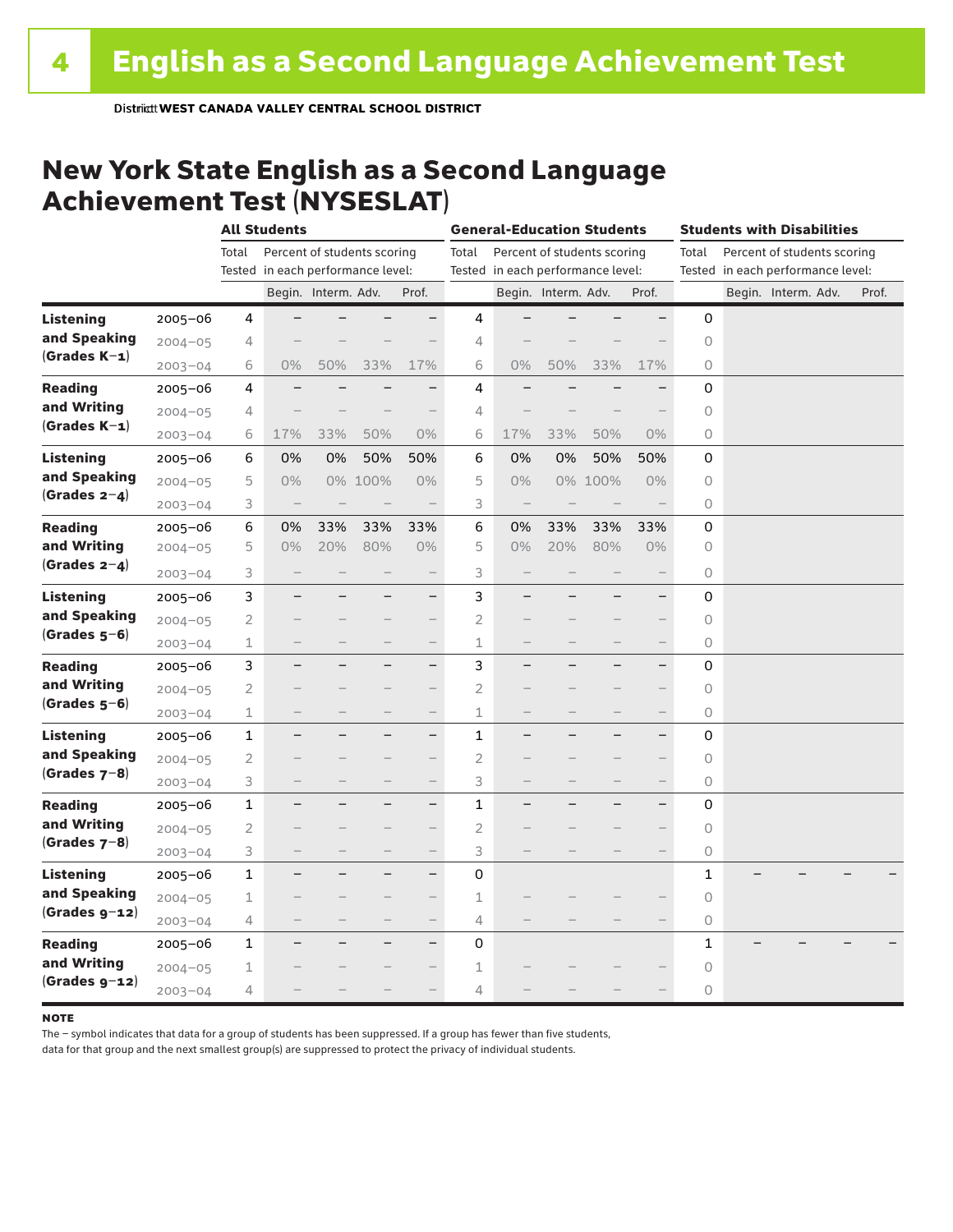# Elementary/Middle-Level Social Studies 2005–06

| <b>All Students</b>        |       |                                                    |     |     | <b>General-Education Students</b> |       |                                                    |    |     | <b>Students with Disabilities</b> |       |                                                    |     |     |                |
|----------------------------|-------|----------------------------------------------------|-----|-----|-----------------------------------|-------|----------------------------------------------------|----|-----|-----------------------------------|-------|----------------------------------------------------|-----|-----|----------------|
|                            | Total | Percentage of students<br>Tested scoring at level: |     |     |                                   | Total | Percentage of students<br>Tested scoring at level: |    |     |                                   | Total | Percentage of students<br>Tested scoring at level: |     |     |                |
|                            |       |                                                    |     |     | $\overline{4}$                    |       |                                                    |    |     |                                   |       |                                                    |     |     | $\overline{4}$ |
| <b>Elementary</b><br>Level | 60    | 5%                                                 | 0%  | 58% | 37%                               | 53    | 4%                                                 | 0% | 55% | 42%                               |       | 14%                                                | 0%  | 86% | 0%             |
| <b>Middle Level</b>        | 76    | 3%                                                 | 17% | 54% | 26%                               | 67    | 0%                                                 | 9% | 61% | 30%                               | 9     | 22%                                                | 78% | 0%  | 0%             |

### Regents Exams After Four Years 2002 **Total Cohort Performance on**

| <b>All Students</b>                    |                   |                                    |     |              | <b>General-Education Students</b> |                                           |                                    |     |              | <b>Students with Disabilities</b> |                       |                                    |     |              |                          |
|----------------------------------------|-------------------|------------------------------------|-----|--------------|-----------------------------------|-------------------------------------------|------------------------------------|-----|--------------|-----------------------------------|-----------------------|------------------------------------|-----|--------------|--------------------------|
|                                        | ohort<br>o,<br>ごこ | Percentage of<br>students scoring: |     |              | Approved<br>Alternative           | hort<br>≣<br>o.<br>$\circ$<br>문<br>$\cup$ | Percentage of<br>students scoring: |     |              | Approved<br>Alternatives          | Cohort<br>크<br>5<br>훕 | Percentage of<br>students scoring: |     |              | Approved<br>Alternatives |
|                                        |                   | $55 - 64$                          |     | 65-84 85-100 |                                   |                                           | $55 - 64$                          |     | 65-84 85-100 |                                   |                       | $55 - 64$                          |     | 65-84 85-100 |                          |
| <b>Global History</b><br>and Geography | 74                | 5%                                 | 42% | 38%          |                                   | 62                                        | 2%                                 | 48% | 45%          |                                   | 12                    | 25%                                | 8%  | 0%           |                          |
| <b>U.S. History</b><br>and Government  | 74                | 1%                                 | 18% | 64%          |                                   | 62                                        | 0%                                 | 18% | 76%          |                                   | 12                    | 8%                                 | 17% | 0%           |                          |
| <b>Science</b>                         | 74                | 7%                                 | 42% | 45%          |                                   | 62                                        | 0%                                 | 42% | 53%          |                                   | 12                    | 42%                                | 42% | 0%           |                          |

# New York State Alternate Assessments (NYSAA) 2005–06

|                         |       | All Students                                   |   |   |  |  |  |  |  |
|-------------------------|-------|------------------------------------------------|---|---|--|--|--|--|--|
|                         | Total | Number of students scoring<br>Tested at Level: |   |   |  |  |  |  |  |
|                         |       | 1                                              | 2 | 3 |  |  |  |  |  |
| <b>Elementary Level</b> |       |                                                |   |   |  |  |  |  |  |
| Social Studies          | 0     |                                                |   |   |  |  |  |  |  |
| <b>Middle Level</b>     |       |                                                |   |   |  |  |  |  |  |
| Social Studies          | O     |                                                |   |   |  |  |  |  |  |
| <b>Secondary Level</b>  |       |                                                |   |   |  |  |  |  |  |
| Social Studies          | O     |                                                |   |   |  |  |  |  |  |
| Science                 | n     |                                                |   |   |  |  |  |  |  |
|                         |       |                                                |   |   |  |  |  |  |  |

All Canada

The New York State Alternate Assessment (NYSAA) is for students with severe cognitive disabilities. Results for students taking the NYSAA in English language arts, mathematics, and science at the elementary and middle levels and in the English and mathematics at the secondary level are available in the *Accountability and Overview Report* part of *The New York State Report Card*.

The – symbol indicates that data for a group of students has been suppressed. If a group has fewer than five students,

**NOTE**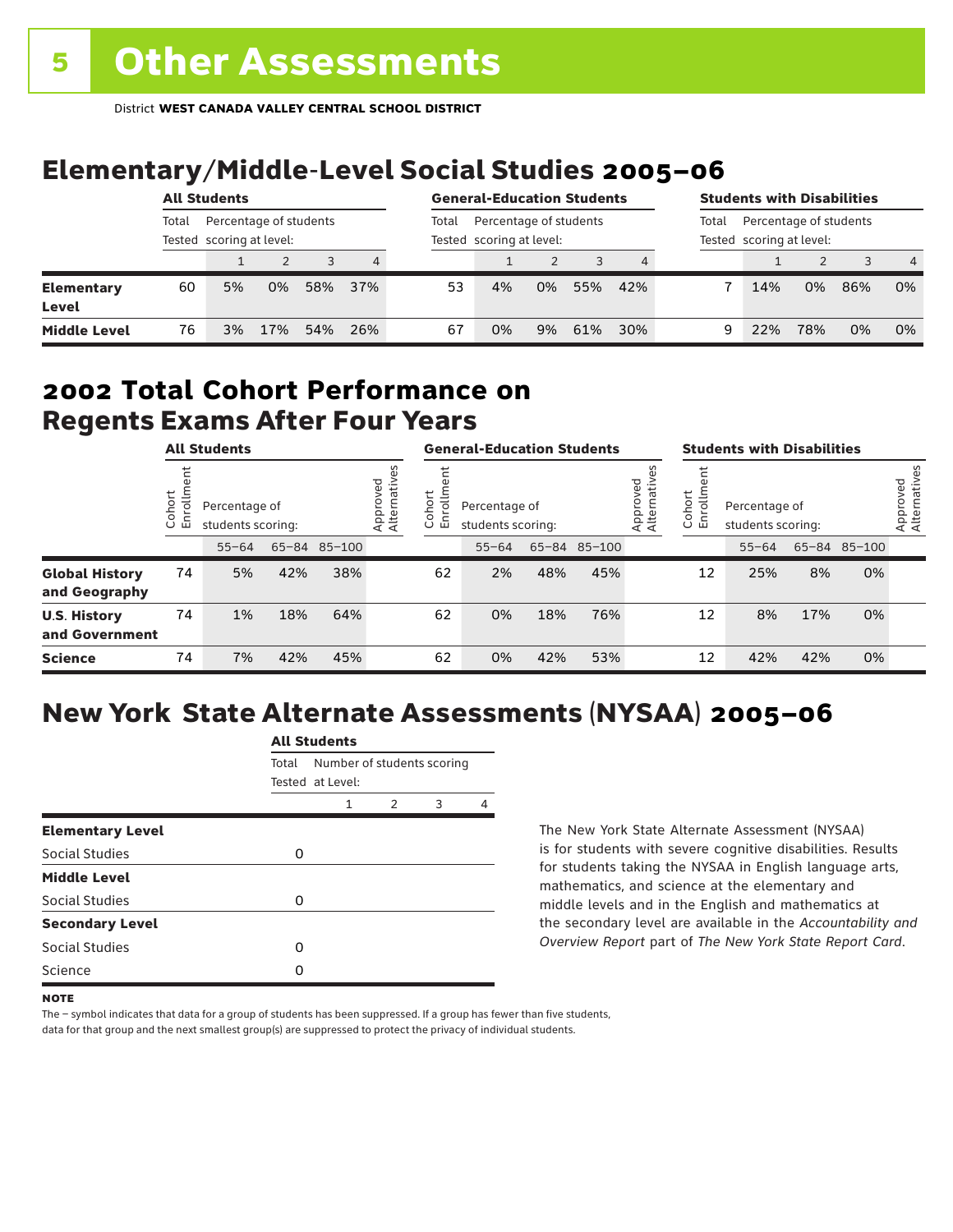# High School Completers

|                                    |             | <b>All Students</b>   |                            |                       | <b>General-Education Students</b> | <b>Students with Disabilities</b> |                            |  |
|------------------------------------|-------------|-----------------------|----------------------------|-----------------------|-----------------------------------|-----------------------------------|----------------------------|--|
|                                    |             | Number<br>of Students | Percentage<br>of Graduates | Number<br>of Students | Percentage<br>of Graduates        | Number<br>of Students             | Percentage<br>of Graduates |  |
| <b>Total Graduates</b>             | $2005 - 06$ | 65                    | 100%                       | 61                    | 100%                              | 4                                 | 100%                       |  |
|                                    | $2004 - 05$ | 68                    | 100%                       | 67                    | 100%                              |                                   | 100%                       |  |
|                                    | $2003 - 04$ | 61                    | 100%                       | 61                    | 100%                              | $\circ$                           |                            |  |
| <b>Receiving a Regents Diploma</b> | $2005 - 06$ | 56                    | 86%                        | 56                    | 92%                               | 0                                 |                            |  |
|                                    | $2004 - 05$ | 63                    | 93%                        | 62                    | 93%                               |                                   | 100%                       |  |
|                                    | $2003 - 04$ | 50                    | 82%                        | 50                    | 82%                               | 0                                 |                            |  |
| <b>Receiving a Regents Diploma</b> | $2005 - 06$ | 33                    | 51%                        | 33                    | 54%                               | 0                                 |                            |  |
| with Advanced Designation          | $2004 - 05$ | 35                    | 51%                        | 35                    | 52%                               | $\circ$                           |                            |  |
|                                    | $2003 - 04$ | 0                     |                            | 0                     |                                   | 0                                 |                            |  |
| <b>Receiving an</b>                | $2005 - 06$ | 6                     | N/A                        | 0                     |                                   | 6                                 | N/A                        |  |
| <b>Individualized Education</b>    | $2004 - 05$ | 4                     | N/A                        | 0                     |                                   | 4                                 | N/A                        |  |
| Program (IEP) Diploma              | $2003 - 04$ |                       | N/A                        | 0                     |                                   |                                   | N/A                        |  |

NOTE An NA indicates that the diploma was not available in that year.

# High School Noncompleters

|                              |             | <b>All Students</b>   |                           |                          | <b>General-Education Students</b> | <b>Students with Disabilities</b> |                           |  |
|------------------------------|-------------|-----------------------|---------------------------|--------------------------|-----------------------------------|-----------------------------------|---------------------------|--|
|                              |             | Number<br>of Students | Percentage<br>of Students | Number<br>of Students    | Percentage<br>of Students         | Number<br>of Students             | Percentage<br>of Students |  |
| <b>Dropped Out</b>           | $2005 - 06$ | 6                     | 2%                        | 5                        | 2%                                | 1                                 | 2%                        |  |
|                              | $2004 - 05$ | 4                     | $1\%$                     | 3                        | $1\%$                             |                                   | 2%                        |  |
|                              | $2003 - 04$ | 3                     | $1\%$                     | 2                        | $1\%$                             | 1                                 | 2%                        |  |
| <b>Entered Approved High</b> | $2005 - 06$ |                       | 0%                        | $\overline{\phantom{a}}$ | 0%                                | 0                                 |                           |  |
| <b>School Equivalency</b>    | $2004 - 05$ | 2                     | $1\%$                     | 2                        | 1%                                | 0                                 |                           |  |
| <b>Preparation Program</b>   | $2003 - 04$ | 0                     |                           | 0                        |                                   | 0                                 |                           |  |
| <b>Total Noncompleters</b>   | $2005 - 06$ | 7                     | 2%                        | 6                        | 2%                                | 1                                 | 2%                        |  |
|                              | $2004 - 05$ | 6                     | 2%                        | 5                        | 2%                                |                                   | 2%                        |  |
|                              | $2003 - 04$ | 4                     | $1\%$                     | 3                        | $1\%$                             |                                   | 2%                        |  |

# Post-secondary Plans of 2005–06 **Graduates**

|                                | <b>All Students</b>   |                           |                       | <b>General-Education Students</b> | <b>Students with Disabilities</b> |                           |  |
|--------------------------------|-----------------------|---------------------------|-----------------------|-----------------------------------|-----------------------------------|---------------------------|--|
|                                | Number<br>of Students | Percentage<br>of Students | Number<br>of Students | Percentage<br>of Students         | Number<br>of Students             | Percentage<br>of Students |  |
| To 4-year College              | 13                    | 20%                       | 13                    | 21%                               |                                   |                           |  |
| To 2-year College              | 39                    | 60%                       | 36                    | 59%                               |                                   | 75%                       |  |
| <b>To Other Post-secondary</b> |                       |                           | 0                     |                                   | O                                 |                           |  |
| <b>To the Military</b>         |                       | 3%                        | $\overline{2}$        | 3%                                | 0                                 |                           |  |
| <b>To Employment</b>           | 9                     | 14%                       | 8                     | 13%                               |                                   | 25%                       |  |
| <b>To Adult Services</b>       |                       |                           | 0                     |                                   | 0                                 |                           |  |
| <b>To Other Known Plans</b>    | ົ                     | 3%                        | 2                     | 3%                                | 0                                 |                           |  |
| <b>Plan Unknown</b>            |                       |                           | 0                     |                                   | O                                 |                           |  |